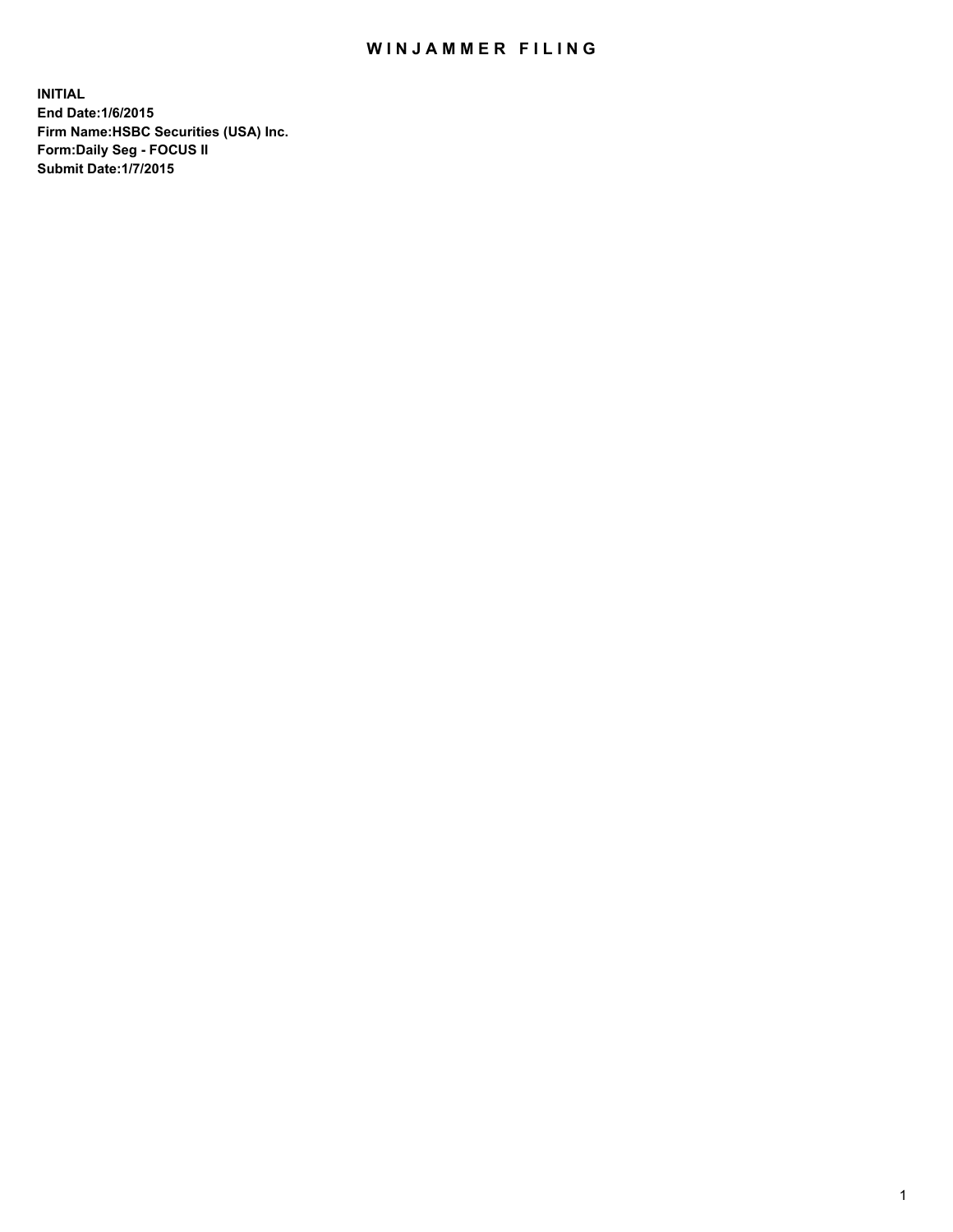## **INITIAL End Date:1/6/2015 Firm Name:HSBC Securities (USA) Inc. Form:Daily Seg - FOCUS II Submit Date:1/7/2015 Daily Segregation - Cover Page**

| Name of Company<br><b>Contact Name</b><br><b>Contact Phone Number</b><br><b>Contact Email Address</b>                                                                                                                                                                                                                         | <b>HSBC Securities (USA) Inc.</b><br><b>Steven Richardson</b><br>212-525-6445<br>steven.richardson@us.hsbc.com |
|-------------------------------------------------------------------------------------------------------------------------------------------------------------------------------------------------------------------------------------------------------------------------------------------------------------------------------|----------------------------------------------------------------------------------------------------------------|
| FCM's Customer Segregated Funds Residual Interest Target (choose one):<br>a. Minimum dollar amount: ; or<br>b. Minimum percentage of customer segregated funds required:% ; or<br>c. Dollar amount range between: and; or<br>d. Percentage range of customer segregated funds required between: % and %.                      | 50,000,000<br>00<br>0 <sub>0</sub>                                                                             |
| FCM's Customer Secured Amount Funds Residual Interest Target (choose one):<br>a. Minimum dollar amount: ; or<br>b. Minimum percentage of customer secured funds required:%; or<br>c. Dollar amount range between: and; or<br>d. Percentage range of customer secured funds required between:% and%.                           | 10,000,000<br>0 <sub>0</sub><br>0 <sub>0</sub>                                                                 |
| FCM's Cleared Swaps Customer Collateral Residual Interest Target (choose one):<br>a. Minimum dollar amount: ; or<br>b. Minimum percentage of cleared swaps customer collateral required:%; or<br>c. Dollar amount range between: and; or<br>d. Percentage range of cleared swaps customer collateral required between:% and%. | 30,000,000<br>0 <sub>0</sub><br>00                                                                             |

Attach supporting documents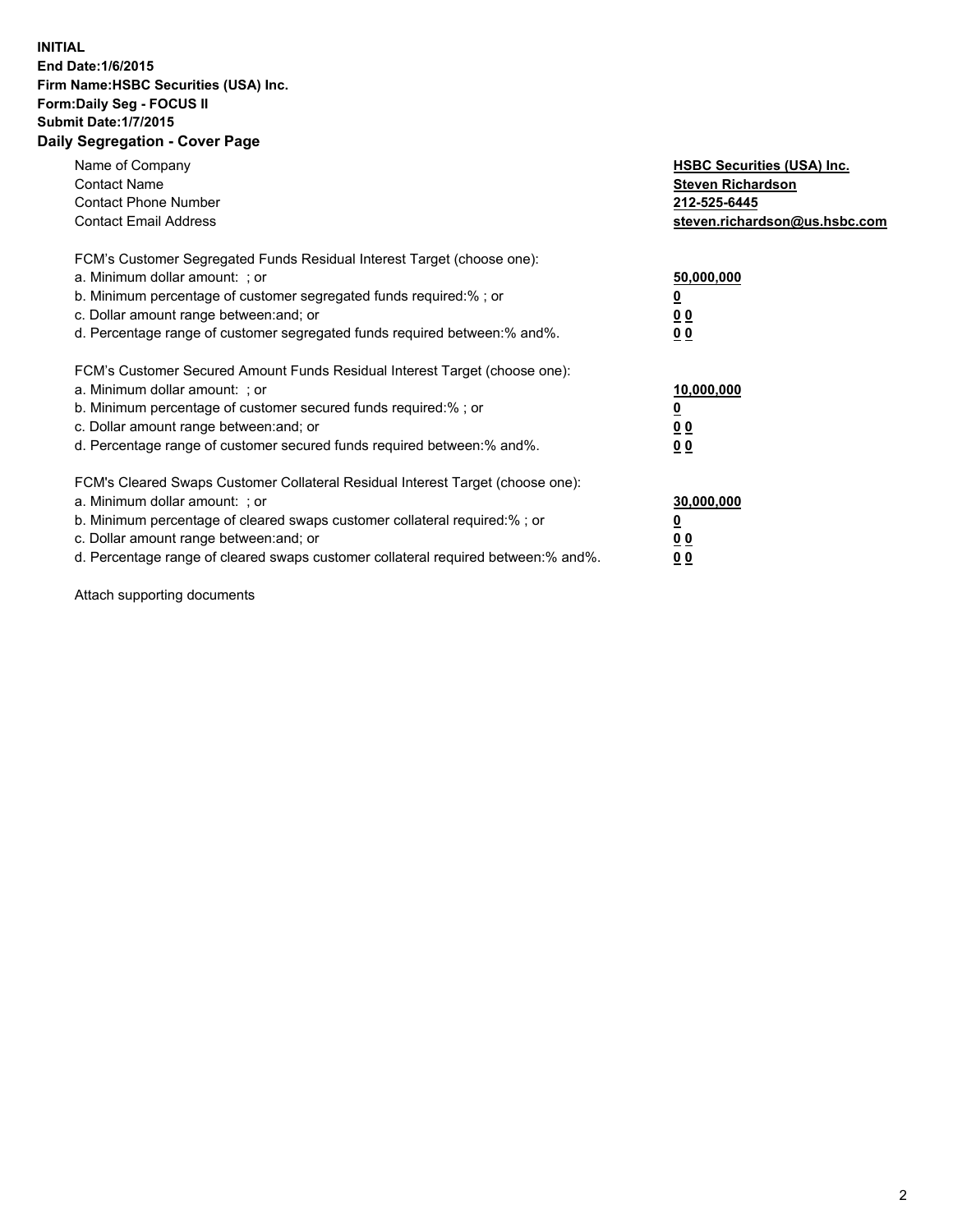**INITIAL End Date:1/6/2015 Firm Name:HSBC Securities (USA) Inc. Form:Daily Seg - FOCUS II Submit Date:1/7/2015 Daily Segregation - Secured Amounts** Foreign Futures and Foreign Options Secured Amounts Amount required to be set aside pursuant to law, rule or regulation of a foreign government or a rule of a self-regulatory organization authorized thereunder **0** [7305] 1. Net ledger balance - Foreign Futures and Foreign Option Trading - All Customers A. Cash **81,481,535** [7315] B. Securities (at market) **38,883,084** [7317] 2. Net unrealized profit (loss) in open futures contracts traded on a foreign board of trade **5,505,903** [7325] 3. Exchange traded options a. Market value of open option contracts purchased on a foreign board of trade **0** [7335] b. Market value of open contracts granted (sold) on a foreign board of trade **0** [7337] 4. Net equity (deficit) (add lines 1. 2. and 3.) **125,870,522** [7345] 5. Account liquidating to a deficit and account with a debit balances - gross amount **2,333,211** [7351] Less: amount offset by customer owned securities **-2,333,184** [7352] **27** [7354] 6. Amount required to be set aside as the secured amount - Net Liquidating Equity Method (add lines 4 and 5) **125,870,549** [7355] 7. Greater of amount required to be set aside pursuant to foreign jurisdiction (above) or line 6. **125,870,549** [7360] FUNDS DEPOSITED IN SEPARATE REGULATION 30.7 ACCOUNTS 1. Cash in banks A. Banks located in the United States **29,626,392** [7500] B. Other banks qualified under Regulation 30.7 **0** [7520] **29,626,392** [7530] 2. Securities A. In safekeeping with banks located in the United States **83,883,084** [7540] B. In safekeeping with other banks qualified under Regulation 30.7 **0** [7560] **83,883,084** [7570] 3. Equities with registered futures commission merchants A. Cash **0** [7580] B. Securities **0** [7590] C. Unrealized gain (loss) on open futures contracts **0** [7600] D. Value of long option contracts **0** [7610] E. Value of short option contracts **0** [7615] **0** [7620] 4. Amounts held by clearing organizations of foreign boards of trade A. Cash **0** [7640] B. Securities **0** [7650] C. Amount due to (from) clearing organization - daily variation **0** [7660] D. Value of long option contracts **0** [7670] E. Value of short option contracts **0** [7675] **0** [7680] 5. Amounts held by members of foreign boards of trade A. Cash **57,374,683** [7700] B. Securities **0** [7710] C. Unrealized gain (loss) on open futures contracts **5,505,903** [7720] D. Value of long option contracts **0** [7730] E. Value of short option contracts **0** [7735] **62,880,586** [7740] 6. Amounts with other depositories designated by a foreign board of trade **0** [7760] 7. Segregated funds on hand **0** [7765] 8. Total funds in separate section 30.7 accounts **176,390,062** [7770] 9. Excess (deficiency) Set Aside for Secured Amount (subtract line 7 Secured Statement Page 1 from Line 8) **50,519,513** [7380] 10. Management Target Amount for Excess funds in separate section 30.7 accounts **24,873,611** [7780]

11. Excess (deficiency) funds in separate 30.7 accounts over (under) Management Target **25,645,902** [7785]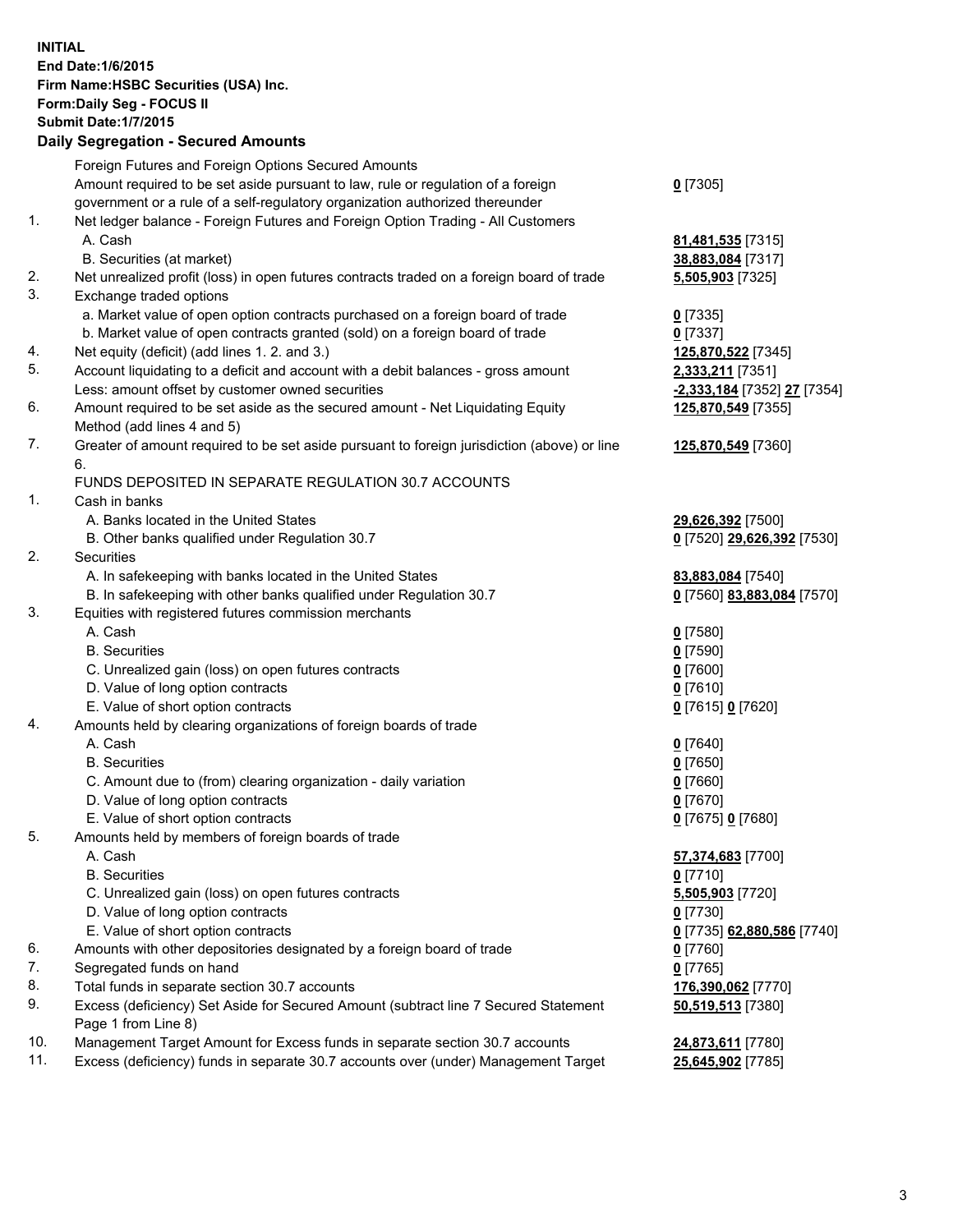| <b>INITIAL</b> | End Date: 1/6/2015<br>Firm Name: HSBC Securities (USA) Inc.<br>Form: Daily Seg - FOCUS II<br><b>Submit Date: 1/7/2015</b><br>Daily Segregation - Segregation Statement |                                 |
|----------------|------------------------------------------------------------------------------------------------------------------------------------------------------------------------|---------------------------------|
|                |                                                                                                                                                                        |                                 |
|                | SEGREGATION REQUIREMENTS(Section 4d(2) of the CEAct)                                                                                                                   |                                 |
| 1.             | Net ledger balance                                                                                                                                                     |                                 |
|                | A. Cash                                                                                                                                                                | 308,527,262 [7010]              |
|                | B. Securities (at market)                                                                                                                                              | 575,557,412 [7020]              |
| 2.<br>3.       | Net unrealized profit (loss) in open futures contracts traded on a contract market                                                                                     | -108,395,877 [7030]             |
|                | Exchange traded options                                                                                                                                                |                                 |
|                | A. Add market value of open option contracts purchased on a contract market                                                                                            | 119,382,639 [7032]              |
|                | B. Deduct market value of open option contracts granted (sold) on a contract market                                                                                    | -11,679,444 [7033]              |
| 4.<br>5.       | Net equity (deficit) (add lines 1, 2 and 3)                                                                                                                            | 883,391,992 [7040]              |
|                | Accounts liquidating to a deficit and accounts with                                                                                                                    |                                 |
|                | debit balances - gross amount                                                                                                                                          | 20,739,625 [7045]               |
| 6.             | Less: amount offset by customer securities                                                                                                                             | -20,739,030 [7047] 595 [7050]   |
|                | Amount required to be segregated (add lines 4 and 5)<br>FUNDS IN SEGREGATED ACCOUNTS                                                                                   | 883,392,587 [7060]              |
| 7.             | Deposited in segregated funds bank accounts                                                                                                                            |                                 |
|                | A. Cash                                                                                                                                                                |                                 |
|                | B. Securities representing investments of customers' funds (at market)                                                                                                 | 20,592,346 [7070]<br>$0$ [7080] |
|                | C. Securities held for particular customers or option customers in lieu of cash (at                                                                                    |                                 |
|                | market)                                                                                                                                                                | 68,183,115 [7090]               |
| 8.             | Margins on deposit with derivatives clearing organizations of contract markets                                                                                         |                                 |
|                | A. Cash                                                                                                                                                                | 241,126,307 [7100]              |
|                | B. Securities representing investments of customers' funds (at market)                                                                                                 | 3,226,708 [7110]                |
|                | C. Securities held for particular customers or option customers in lieu of cash (at                                                                                    | 507,374,297 [7120]              |
|                | market)                                                                                                                                                                |                                 |
| 9.             | Net settlement from (to) derivatives clearing organizations of contract markets                                                                                        | 22,224,517 [7130]               |
| 10.            | Exchange traded options                                                                                                                                                |                                 |
|                | A. Value of open long option contracts                                                                                                                                 | 119,382,639 [7132]              |
|                | B. Value of open short option contracts                                                                                                                                | -11,679,444 [7133]              |
| 11.            | Net equities with other FCMs                                                                                                                                           |                                 |
|                | A. Net liquidating equity                                                                                                                                              | 13,979,604 [7140]               |
|                | B. Securities representing investments of customers' funds (at market)                                                                                                 | 0 [7160]                        |
|                | C. Securities held for particular customers or option customers in lieu of cash (at                                                                                    | $0$ [7170]                      |
|                | market)                                                                                                                                                                |                                 |
| 12.            | Segregated funds on hand                                                                                                                                               | $0$ [7150]                      |
| 13.            | Total amount in segregation (add lines 7 through 12)                                                                                                                   | 984,410,089 [7180]              |
| 14.            | Excess (deficiency) funds in segregation (subtract line 6 from line 13)                                                                                                | 101,017,502 [7190]              |
| 15.            | Management Target Amount for Excess funds in segregation                                                                                                               | 50,000,000 [7194]               |
| 16.            | Excess (deficiency) funds in segregation over (under) Management Target Amount                                                                                         | 51,017,502 [7198]               |
|                | Excess                                                                                                                                                                 |                                 |